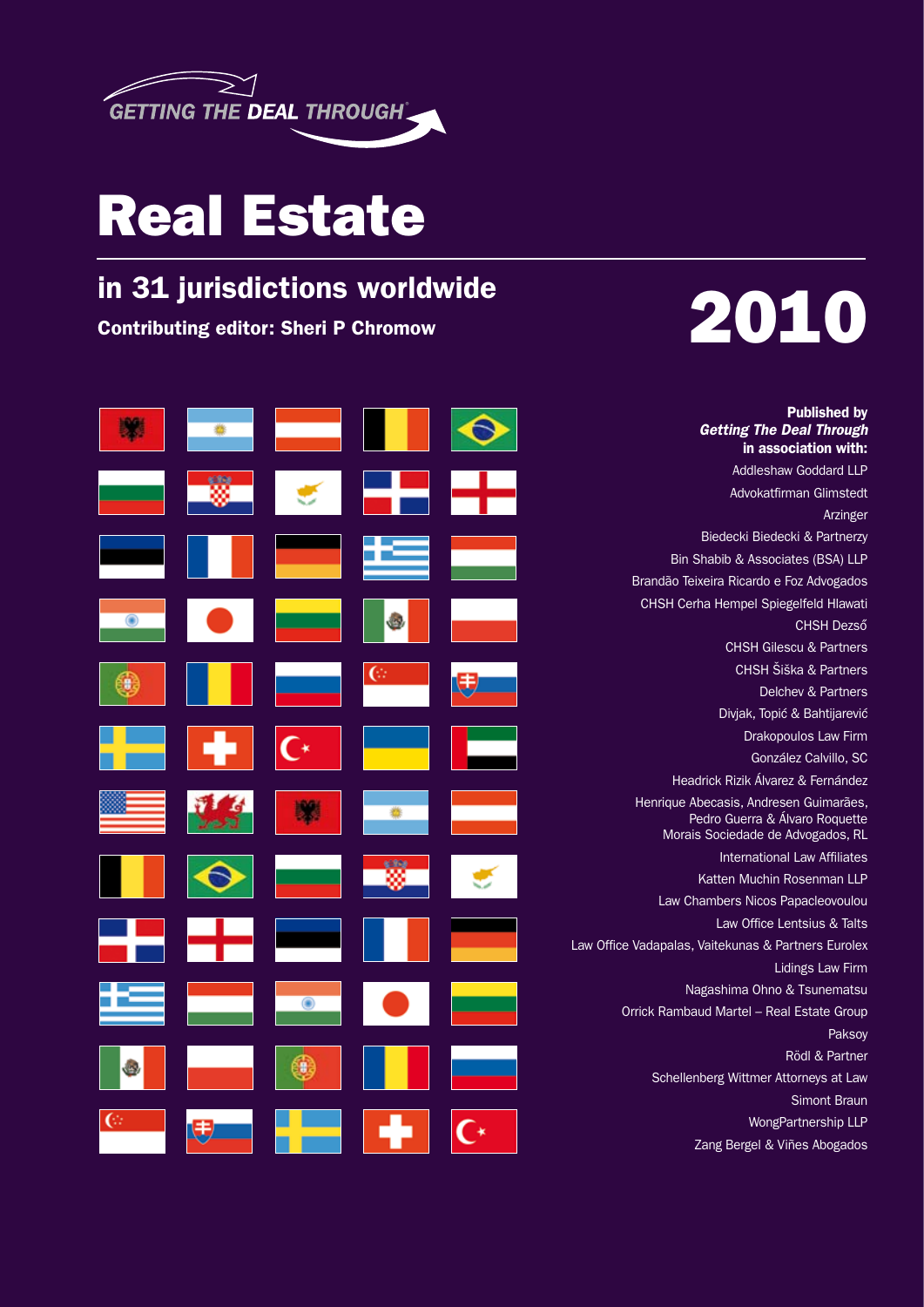|  | <b>GETTING THE DEAL THROUGH</b> |
|--|---------------------------------|

## Real Estate 2010

Contributing editor: Sheri P Chromow Katten Muchin Rosenman LLP

Business development manager

#### Marketing managers Alan Lee Dan Brennan George Ingledew Edward Perugia Robyn Hetherington

Tamzin Mahmoud Ellie Notley Subscriptions manager *Subscriptions@*

Assistant editor Editorial assistant

*GettingTheDealThrough.com*

Nick Drummond-Roe Senior production editor

### Chief subeditor

Jonathan Allen Senior subeditor Subeditors Charlotte Stretch

Editor-in-chief Callum Campbell Publisher Richard Davey

#### Real Estate 2010

Published by Law Business Research Ltd 87 Lancaster Road London, W11 1QQ, UK Tel: +44 20 7908 1188 Fax: +44 20 7229 6910 2009

No photocopying: copyright licences do not apply.

The information provided in this<br>publication is general and may not<br>apply in a specific situation. Legal<br>advice should always be sought<br>before taking any legal action based<br>on the information provided. This<br>information is

Printed and distributed by Encompass Print Solutions Tel: 0870 897 3239

Law **Business** 

| Albania Evis Jani and Ekflodia Leskaj Drakopoulos Law Firm                                                                                                     | З   |
|----------------------------------------------------------------------------------------------------------------------------------------------------------------|-----|
| Argentina Juan Manuel Quintana and Carolina Zang Zang Bergel & Viñes Abogados                                                                                  | 9   |
| <b>Austria</b> Peter Vcelouch and Manfred Ton CHSH Cerha Hempel Spiegelfeld Hlawati                                                                            | 17  |
| Belgium Manuela von Kuegelgen Simont Braun                                                                                                                     | 24  |
| Brazil Maria P Q Brandão Teixeira, Carolina Moura Foz and Fátima Regina M C Andrade<br>Brandão Teixeira Ricardo e Foz Advogados                                | 30  |
| <b>Bulgaria</b> Bozhko Poryazov and Emil Delchev Delchev & Partners                                                                                            | 37  |
| Croatia Emir Bahtijarević, Josip Marohnić and Marin Vuković Divjak, Topić & Bahtijarević                                                                       | 43  |
| Cyprus Chrysthia N Papacleovoulou and Evi N Papacleovoulou<br>Law Chambers Nicos Papacleovoulou                                                                | 49  |
| Dominican Republic Sarah de León Perelló and Carolina Silié<br>Headrick Rizik Álvarez & Fernández                                                              | 59  |
| <b>England &amp; Wales</b> Lucy Sturrock Addleshaw Goddard LLP                                                                                                 | 66  |
| <b>Estonia</b> Raul Talts Law Office Lentsius & Talts                                                                                                          | 72  |
| France Orrick Rambaud Martel - Real Estate Group                                                                                                               | 78  |
| <b>Germany</b> Michael Wiehl, Harald Reitze and Jürgen Siegl Rödl & Partner                                                                                    | 85  |
| Greece Alexandra Ekonomou and Elina Kanataki Drakopoulos Law Firm                                                                                              | 92  |
| Hungary Zsófia Oláh, Szabolcs Perlaki and Tamás Polauf CHSH Dezső                                                                                              | 98  |
| India Amir Singh Pasrich, Simona Singh, Pradita Chandola and Deepti Badial<br>International Law Affiliates                                                     | 104 |
| Japan Kenji Utsumi and Hiroto Inoue Nagashima Ohno & Tsunematsu                                                                                                | 112 |
| <b>Lithuania</b> Law Office Vadapalas, Vaitekunas & Partners Eurolex                                                                                           | 119 |
| Mexico Gonzalo A Vargas González Calvillo, SC                                                                                                                  | 125 |
| Poland Radosław Biedecki and Łukasz Czujko Biedecki Biedecki & Partnerzy                                                                                       | 132 |
| Portugal Filipe Barata and Pedro Andresen Guimarães Henrique Abecasis, Andresen Guimarães,<br>Pedro Guerra & Álvaro Roquette Morais Sociedade de Advogados, RL | 139 |
| Romania Ovidiu Văleanu CHSH Gilescu & Partners                                                                                                                 | 145 |
| <b>Russia</b> Andrey Zelenin Lidings Law Firm                                                                                                                  | 151 |
| Singapore Dorothy Marie Ng, Choo Ai Leen and Tan Teck Howe WongPartnership LLP                                                                                 | 158 |
| Slovakia Ladislav Poloma CHSH Šiška & Partners                                                                                                                 | 165 |
| Sweden Jan Litborn and Jan Berg Advokatfirman Glimstedt                                                                                                        | 172 |
| <b>Switzerland</b> Yves Jeanrenaud and Josef Caleff Schellenberg Wittmer Attorneys at Law                                                                      | 178 |
| Turkey Elvan Aziz and Erdost Pehlivan Paksoy                                                                                                                   | 185 |
| <b>Ukraine</b> Timur Bondaryev Arzinger                                                                                                                        | 190 |
| <b>United Arab Emirates</b> Jimmy Haoula, Rima Mrad and Natasha Bowcott                                                                                        |     |
| Bin Shabib & Associates (BSA) LLP                                                                                                                              | 197 |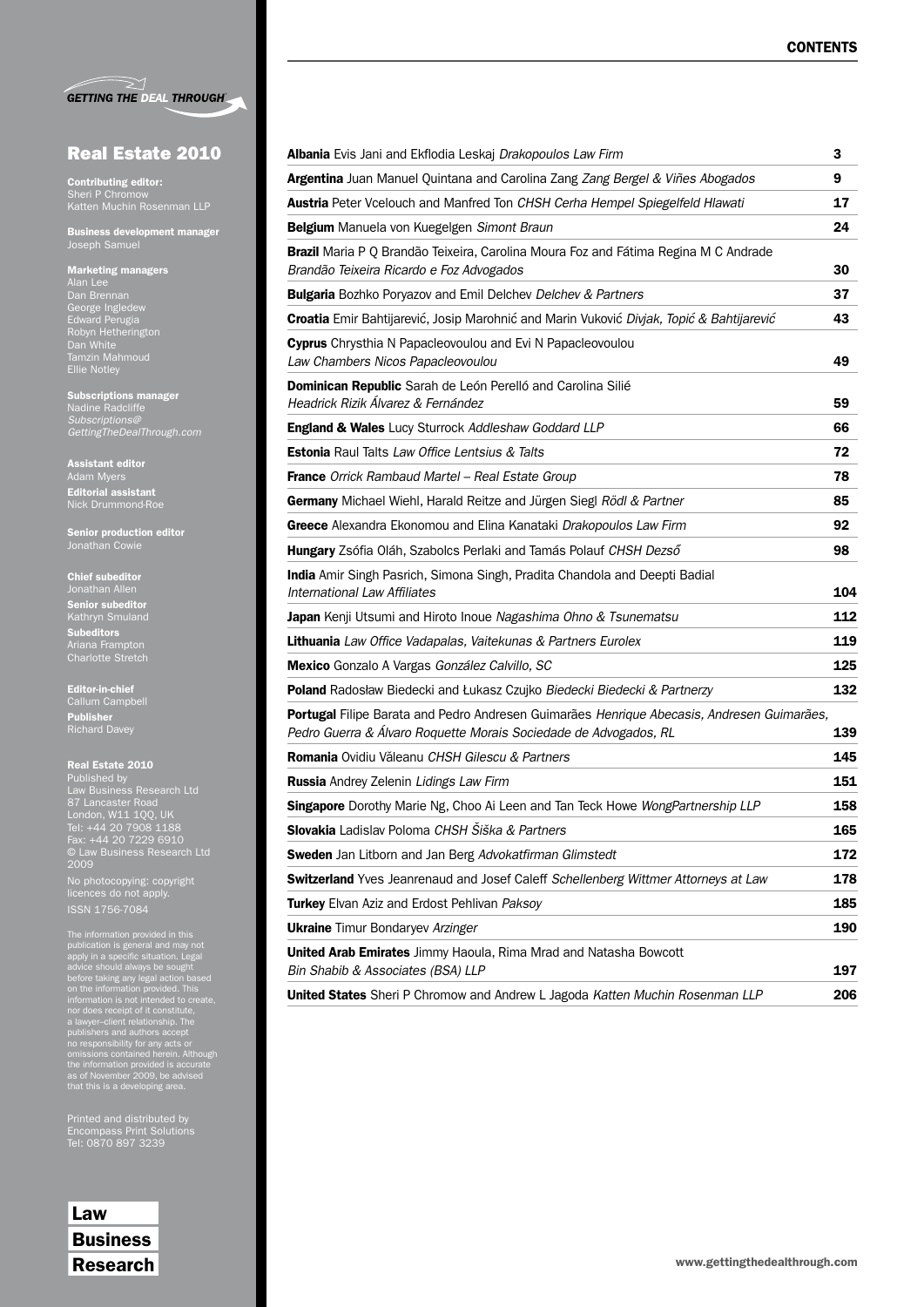# Japan

# Kenji Utsumi and Hiroto Inoue

Nagashima Ohno & Tsunematsu

#### Transfer of real estate

#### 1 Legal system

How would you explain your jurisdiction's legal system to an investor?

Japan is a civil law country with a unified court system. While the courts can exercise some discretion to achieve an equitable outcome, Japan does not have a separate equity court. Specific performance may be ordered by the court in a multitude of circumstances and pre-emptive injunctions are available. Oral contracts are valid in the same way as written contracts, generally the only difference being the relative difficulty in proving the existence of an oral contract in court. Parol evidence is generally admissible.

#### 2 Conveyance documentation

What are the legal requirements for documents recording conveyance?

Japan has a nationwide registration system for matters such as the conveyance of ownership or other rights over real property, with registration being required for such conveyance to be perfected. For most of the matters that can be registered, the parties involved (for example, seller and purchaser) should jointly apply for registration.

Registration tax is payable at the time of registration of conveyance of ownership and is generally 2 per cent (currently temporarily reduced to 1 per cent for land conveyances) of the value of the conveyed real property. In addition, real property acquisition tax is payable, generally at a rate of 4 per cent (currently temporarily reduced to 3 per cent for land and residential buildings). As a matter of custom, registration tax and real property acquisition tax are typically borne by the purchaser. Reduced tax rates are available for certain types of real estate transactions. For example, a special purpose company established under the Law Concerning Asset Liquidation – a *tokutei mokuteki kaisha* (TMK) – is entitled to reduced tax rates provided certain criteria are met. Further, in order to reduce transaction tax costs, it is common in commercial real estate transactions to entrust the subject real property and to thereafter transfer the rights to the same in the form of a trust beneficiary interest. The registration tax for transferring the subject real property to the trustee is 0.4 per cent of the value of the conveyed building and 0.2 per cent of the value of the conveyed land and once the subject real property is so entrusted, the registration tax payable upon a change of beneficiary is only ¥1,000. Subsequent beneficiary changes will be similarly recorded in the real estate registry and the registration tax payable each time per property is ¥1,000. In general, real property acquisition taxes are not assessed on transfers through the trust arrangement.

#### 3 Foreign investors

What other factors should a foreign investor take into account in considering an investment in your jurisdiction?

Generally there are no restrictions on foreign investors investing in real property in Japan. There is a relatively ministerial post facto report-

ing requirement to be filed with the Ministry of Finance through the Bank of Japan for certain types of acquisitions by a non-resident of an ownership right or other rights in real property under the Foreign Exchange and Foreign Trade Law (the Foreign Exchange Law).

#### 4 Exchange control

If a non-resident invests in a property in your jurisdiction, are there exchange control issues? What about repatriation of capital?

Other than the post facto reporting requirement under the Foreign Exchange Law (and possible fund-transfer restrictions aimed at money-laundering prevention), generally there are no material exchange control issues in connection with a direct investment in Japanese real property by a non-resident.

#### 5 Legal liability

What types of liability does an owner of real estate face? Is there a standard of strict liability and can there be liability to subsequent owners? What about tort liability?

Generally the owner of real property may face tort liability if it wilfully or negligently acts or fails to act in breach of its duty of care in connection with the property and as a result thereof, damage is sustained by a third party.

A person in possession of a building, tree or other structures on the land will be liable for any harmful property condition of such structures existing as a result of his or her negligence. If, however, such person in possession establishes that he or she has taken due care in preventing such property condition from causing harm to others, then the owner of the subject structures will be strictly liable instead. In Japan, the existence of asbestos in older buildings has become a major environmental problem. The concept of strict liability may apply in the case of damage caused due to the existence of asbestos inadequately maintained.

Environmental contamination of land is another major environmental concern. A landowner may be liable for damage resulting from environmental contamination caused by it or the former owners of the land.

It is standard for a seller to provide a warranty against defects to a purchaser, in a contract of sale. In the case of a sale of real property from a professional seller (a licensed real estate broker) to a nonprofessional purchaser, the seller is statutorily required to provide a minimum of two years' defect warranty.

#### 6 Protection against liability

How can owners protect themselves from liability and what types of insurance can they obtain?

A real property owner may obtain general liability insurance to insure against general liability claims brought against it. Insurance covering environmental liabilities, however, is extremely rare and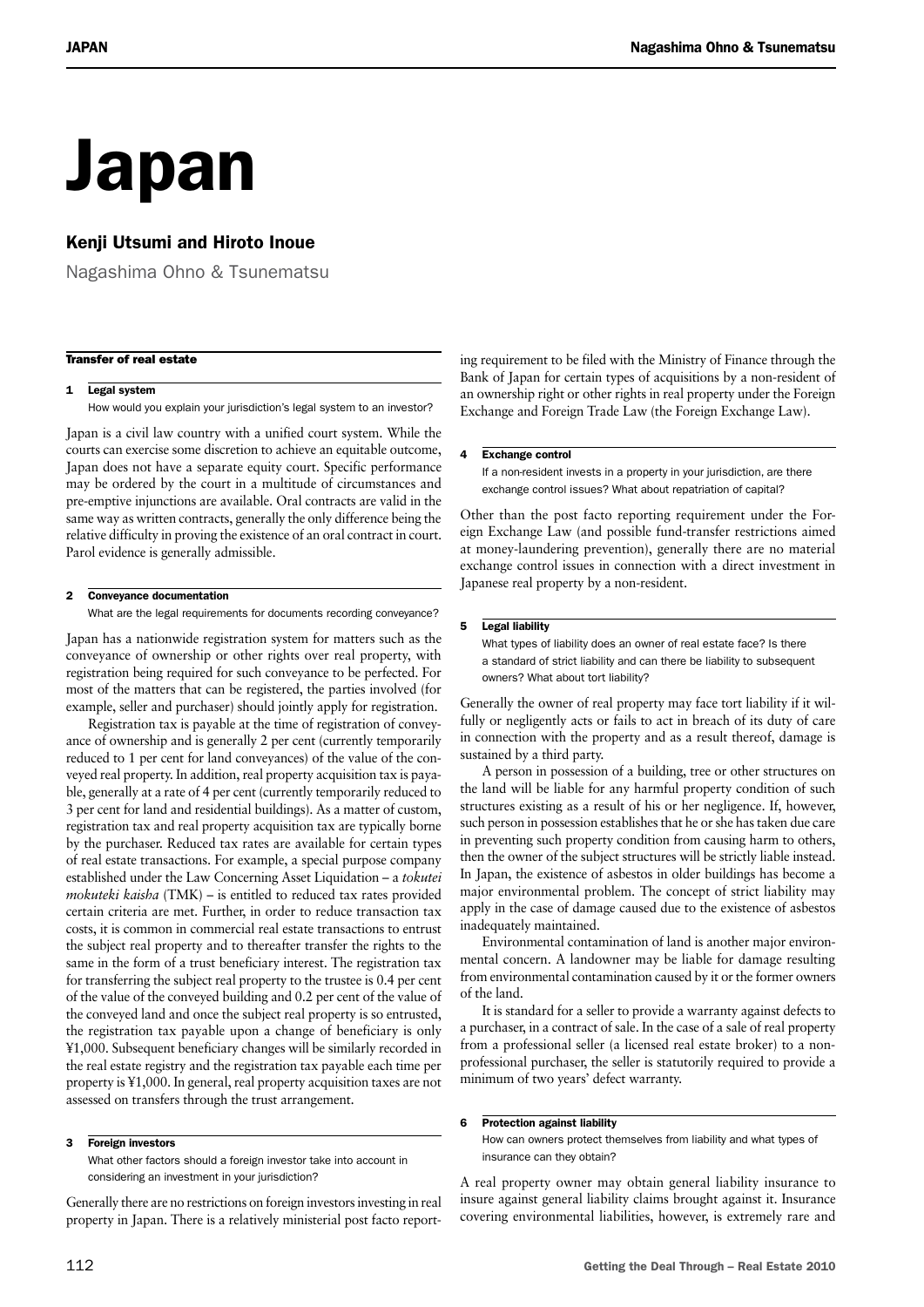cost-prohibitive. The only possible realistic protection available to an owner would be legal recourse against the previous owner of the subject real property. Such legal recourse would, for example, be available to the extent covered by environmental warranties in the relevant contract of sale and, unless expressly waived, would also be covered by a statutory warranty against defect. Recourse under tort law may also be available against any person responsible for the environmental problem.

#### 7 Choice of law

How is the governing law of a transaction involving properties in two jurisdictions chosen? What are the conflict of laws rules in your jurisdiction?

Choice of law in Japanese courts is governed by the General Law Regarding the Application of Laws, which provides that the governing law of a contract can be chosen by the contracting parties and generally such choice will be upheld by the Japanese courts. The law applicable to matters in relation to real property (such as the method of change of ownership and the perfection thereof) will be the law of the jurisdiction where the real property is located, which in the case of real property located in Japan will be Japanese law.

#### 8 Jurisdiction

Which courts have subject-matter jurisdiction over real estate disputes? Which parties must be joined to a claim before it can proceed? What is required for out-of-jurisdiction service? Must a party be qualified to do business in your jurisdiction to enforce remedies in your jurisdiction?

The ordinary Japanese courts, which have subject-matter jurisdiction over most civil matters, have authority to hear cases and render decisions regarding disputes with respect to real property located in Japan. The parties necessary to an action will depend on the subject matter of the particular dispute. Generally the court will effect service within Japan by post. The appropriate method of out-of-jurisdiction service will depend on the terms of the relevant treaty entered into between Japan and the country of the other party. There is basically no requirement that a party be qualified to do business in Japan to enforce its rights and remedies in a Japanese court.

#### 9 **Investment entities**

What legal forms can investment entities take in your jurisdiction? Which entities are not required to pay tax for transactions that pass through them and what entities best shield ultimate owners from liability?

Various legal entities are used in real property transactions in Japan. Incorporated entities, such as *kabushiki kaisha*, *godo kaisha* and TMKs, which provide limited liability to their shareholders, are the most common. Foreign corporations are also recognised and can be used as investment entities by first registering their branch offices in Japan.

To achieve pass-through tax treatment, a silent partnership (*tokumei kumiai*, TK) is commonly used. A TK is a two-party contractual arrangement between an operator (TK operator) and an investor (TK investor), pursuant to which the profits and losses of the silent partnership business (TK business) receive pass-through tax treatment in accordance with the TK agreement. In addition, a TMK can also constitute a tax pass-through entity (although only with respect to profits), if it satisfies certain criteria. The TMK arrangement is preferred by foreign investors because it is believed less likely that the Japanese tax authorities will challenge the legitimacy of the TMK's pass-through tax treatment. In the case of the TK arrangement, there exists a possibility that the Japanese tax authorities may challenge the pass-through tax treatment by recharacterising the TK as an ordinary partnership arrangement, which would result in the foreign investor being deemed to have a permanent establishment in Japan, thereby resulting in more taxes being imposed on the foreign investor. A tax specialist should be consulted for details on the application of Japanese tax on these investment structures.

Shareholders of *kabushiki kaisha*, *godo kaisha* and TMKs have limited liability. Further, a TK investor will have limited liability with respect to the TK business conducted by the TK operator. As among these alternatives, the TK arrangement may have a slight disadvantage in light of the possibility of being recharacterised as an ordinary partnership arrangement, which would result in the loss of limited liability.

#### 10 Foreign investors

What form of entities do foreign investors customarily use in your jurisdiction?

TK and TMK investment structures are commonly used by foreign investors.

#### 11 Organisational formalities

What are the organisational formalities for creating the above entities? What requirements does your jurisdiction impose on a foreign entity? What are the tax consequences for a foreign investor in the use of any particular type of entity, and which type is most advantageous?

Roughly speaking, most forms of incorporated entities can be incorporated with nominal capital and relatively simple documentation (such as articles of incorporation), accompanied by registration in the corporate registry. As a practical matter, the corporate registry office requires that at least one Japanese resident be appointed by the company as a representative director or, depending on the type of company, in another equivalent capacity. A foreign entity operating its business continuously in Japan is required to register at least one individual to act as its representative in Japan, at least one of whom must reside in Japan. Corporate taxation of Japanese corporate entities and of branch offices of foreign companies are basically the same, except for the special tax pass-through arrangements mentioned above (those for TKs and TMKs).

#### 12 Documentation

Is it customary in your jurisdiction to execute a form of non-binding agreement before the execution of a binding contract of sale? Will the courts in your jurisdiction enforce a non-binding agreement or will the courts confirm that a non-binding agreement is not a binding contract? Is it customary to take the property off the market while the negotiation of a contract is ongoing?

With regard to the sale of real property of substantial value (eg, ¥100 million or more), it is common for the potential purchaser to submit a letter of intent to the seller before undertaking a comprehensive due diligence investigation. Whether or not such letter of intent is binding will depend on its provisions. A letter of intent that is intended to be non-binding should expressly state that it is non-binding to ensure that a court will interpret it as such.

Customarily, sellers are reluctant to explicitly agree to take the subject property off the market while negotiating a definitive contract of sale. However, by exchanging a non-binding offer and acceptance for the sale and purchase of the real property, a court may find that the seller has implicitly indicated its intention to take the property off the market before the execution of a binding agreement.

#### 13 Contract of sale

What are typical provisions in a contract of sale?

A contract of sale typically includes a description of the real property to be sold, the sales price, date of closing and a warranty against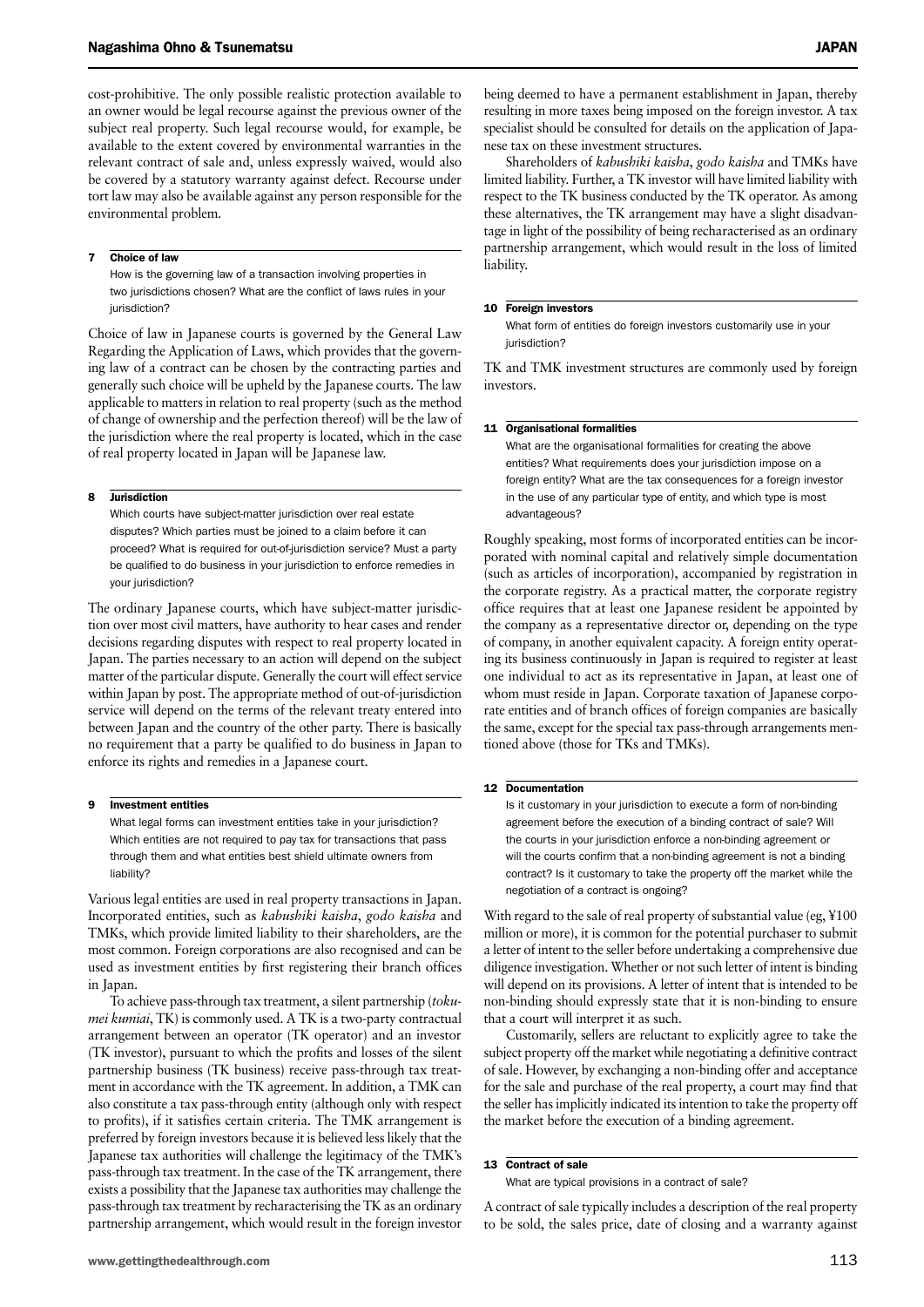defects. A typical contract of sale for commercial real property additionally includes seller's representations and warranties, closing conditions and seller's covenants.

In real property sale and purchase transactions, it is not unusual to require a 10 per cent deposit at the time the contract is entered into. Generally no escrow arrangement is used. The deposit will be forfeited if the transaction is wrongfully cancelled by the purchaser, and an amount equal to double the amount of the deposit must be paid by the seller to the purchaser if the transaction is wrongfully cancelled by the seller. Under Japanese law, it is difficult to obtain irrefutable evidence of good title to the property. Rights over real property must be registered in the real estate registry to be perfected; however, while the registry can serve as strong evidence of the existence of such registered rights, it does not serve as conclusive evidence of the same. Accordingly a purchaser will have to rely on the representations and warranties of the seller as to the quality of title to the conveyed property. The cost of the search of the real estate registry is borne by the purchaser, unless otherwise agreed.

#### 14 Environmental clean-up

Who takes responsibility for a future environmental clean-up? Are clauses regarding long-term environmental liability and indemnity that survive the term of a contract common? What are typical general covenants? What remedies do the seller and buyer have for breach?

The owner of contaminated land may be ordered by the relevant government authority to take appropriate measures to avoid any harm being caused to the neighbourhood by such contamination. When purchasing commercial real property, it is common for the purchaser to commission an environmental survey of the land, and generally the cost for such survey will be borne by the purchaser. If any contamination is found as a result of the survey, generally the seller will be responsible for the clean-up of such contamination. Although it is common for commercial real property contracts of sale to contain representations regarding environmental matters, it is not common for future purchasers of the subject land to rely on representations made in past contracts of sale. In some cases, the purchaser is willing to rely on the results of the environmental survey and purchases the land on an as-is basis. In such cases, the seller will not be responsible for any contamination clean-up. Clauses regarding long-term environmental liability and indemnity that survive the term of a contract are not common in Japan. The only exception is in the case of real estate securitisation contracts, where comprehensive and detailed environmental representation and warranty provisions and defect warranty provisions that survive for a certain time after the closing may be commonly found. Japanese law does, however, provide for a post-closing statutory defect warranty, which although not mandatory and waivable by agreement under certain circumstances, is generally understood to cover environmental problems discovered after the closing.

A typical covenant in real property contracts of sale is that the seller will keep the real property in good condition until closing. Generally, liabilities for taxes and utilities are prorated as of closing, with the seller being responsible for pre-closing amounts and the buyer being responsible for amounts accruing from and after the date of closing. Generally risk of loss prior to closing is borne by the seller. In the case of breach of a contractual covenant by a party, the non-breaching party may assert a claim for damages, and also request specific performance, such as delivery of possession of the subject property (or alternatively request termination of the contract of sale).

#### 15 Lease covenants and representation

What are typical representations made by sellers of property regarding existing leases? What are typical covenants made by sellers of property concerning leases between contract date and closing date? Do they cover brokerage agreements and do they survive after the property sale is completed?

Typical representations made by sellers of real property regarding existing leases relate to, among other things, the major terms of such leases (such as the term of each lease and the rent, facility charges, and security deposits payable thereunder), the existence or non-existence of any default under such leases, the existence or non-existence of tenants experiencing financial difficulties, the existence or nonexistence of tenants of an antisocial nature (eg, *yakuza*), the existence or non-existence of any disposal of rights under such leases (eg, the creation of pledge over the right to demand the return of the security deposit), the existence or non-existence of any requests by a tenant to reduce its rent or any other disputes with the tenants. For major leases, it is typical for the seller to covenant to not take any action in relation to such lease between the contract date and the closing date without the prior consent of the purchaser. However, for minor leases, such as lease agreements for residential condominiums, such a covenant from the seller is not usually provided as it is typical to leave matters concerning the operation of the property to the seller until the closing date as long as the property is operated in the ordinary course of business. Generally, representations and covenants do not cover brokerage agreements. Lease representations and covenants generally do not survive after the completion of the sale.

#### 16 Leases and mortgages

Is a lease generally subordinate to a mortgage pursuant to the provisions of the lease? What are the legal consequences of a lease being superior in priority to a mortgage upon foreclosure? Do lenders typically require subordination and non-disturbance agreements?

Generally, a lease agreement will not provide for its subordination with regard to mortgages. Priority between a lease and a mortgage is determined according to the chronological order of perfection of such right over the subject real property. Generally the perfection of a right over real property is done by registration in the real estate registry. In addition to registration, a lease for land can be perfected where the lessee owns the building that is located on the leased land and the ownership of such building is registered in the real estate registry. Further, the lease of all or a part of a building can be perfected by delivering possession of the leased premises to the lessee. Most leases are not registered and are instead perfected using the latter alternative methods of perfection. If a lease has priority over a mortgage, the lease will survive, and be unaffected by, the foreclosure of the mortgage. It is not typical for a lender to require subordination and non-disturbance agreements from a lessee.

#### 17 Delivery of security deposits

What steps are taken to ensure delivery of security deposits to a buyer? How common are security deposits under a lease? Do leases customarily have periodic rent resets?

Pursuant to Japanese case law, when ownership of real property is transferred to a buyer, all obligations under a perfected lease with respect to such real property (including the obligation to repay security deposits to existing tenants) are automatically transferred to the buyer. In order for a buyer to ensure delivery of all security deposits, it is common for the buyer to offset the amount of such tenants' security deposits against the purchase price. Generally, security deposits are paid in cash, not by letter of credit. Under most leases, security deposits are required to secure the tenant's performance of its obligations, such as its obligation to pay rent. It is common for residential leases to have a short term (one or two years) and to have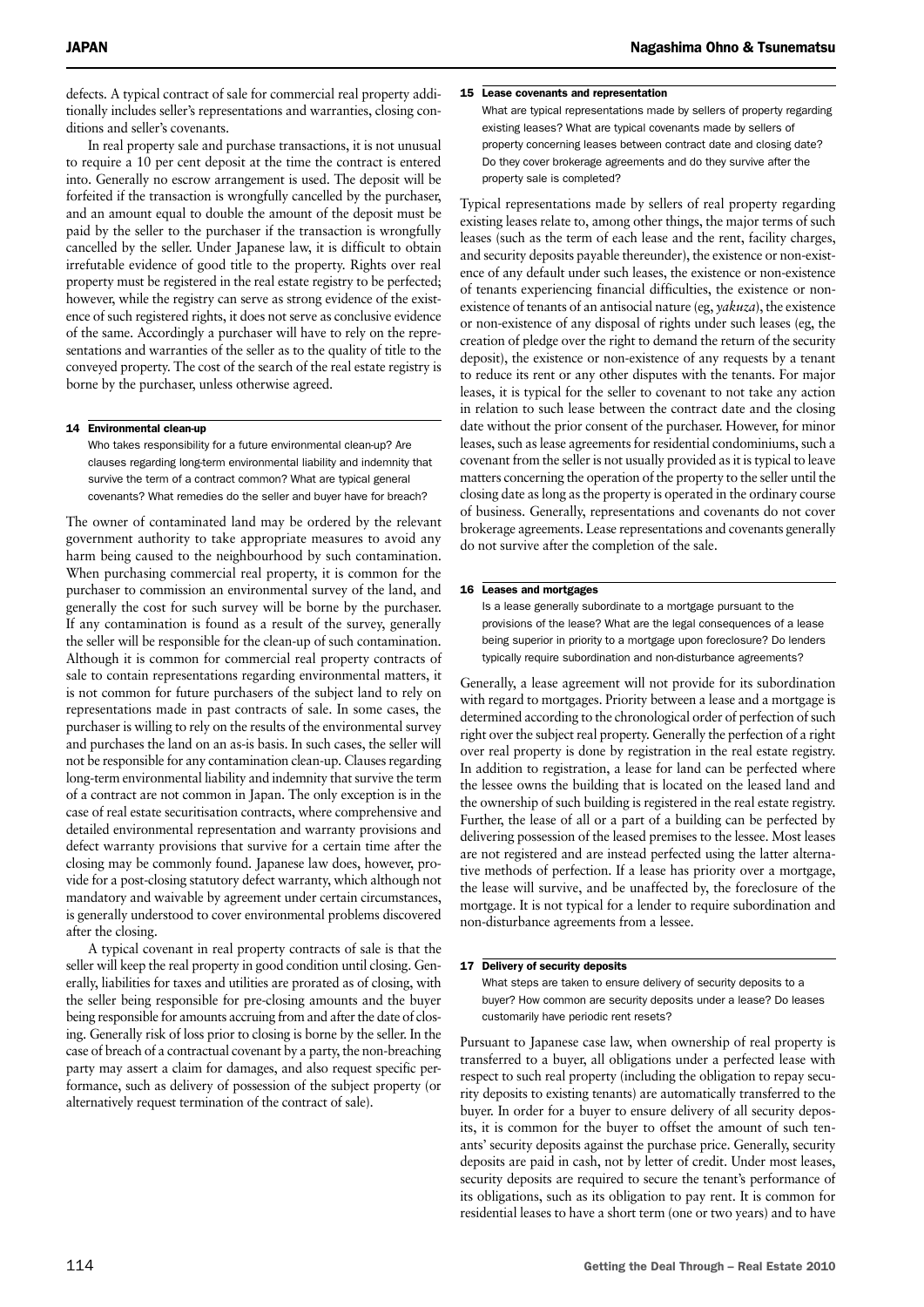#### 18 Due diligence

What is the typical method of title searches and are they customary? How and to what extent may acquirers protect themselves against bad title? Does your jurisdiction provide statutory priority for recorded instruments?

As mentioned above, for a purchaser to perfect its ownership as against third parties, the transfer of ownership must be registered in the real estate registry. Although registration is not conclusive evidence of ownership, it is generally understood that the real estate registry serves as strong evidence of ownership. To perform a title search in Japan, one will typically order and examine a certified copy of the real estate registry. It is not uncommon to use the services of a judicial scrivener – a licensed professional with expertise in real estate registry matters – to assist in examining the certified copy of the real estate registry. There is no practice of title insurance or legal title opinion. Japan provides 'statutory priority' for recorded documents only in the sense that the real estate registry is based upon a 'race' registration system which results in constructive notice to the world of all registered matters.

#### 19 Structural and environmental reviews

Is it customary to arrange an engineering or an environmental review? What are the typical requirements of such reviews? Is it customary to get representations or an indemnity? Is environmental insurance available?

Although historically not customary, it has become common to arrange for an engineering review when acquiring high-value real property (eg, ¥1 billion or more in price), especially in the context of a securitisation transaction. An engineering review will typically cover such matters as legal compliance with national and local codes and regulations, including those related to building, construction and fire prevention, structural integrity, soil contamination and other environmental matters, as well as other physical conditions of the real property. In a commercial real property contract of sale, it is customary to obtain representations, warranties and indemnities in relation to legal compliance with applicable laws and regulations, engineering and environmental matters. It is extremely rare to purchase environmental insurance.

#### 20 **Review of leases**

Do lawyers usually review leases or are they reviewed on the business side? What are the lease issues you point out to your clients?

Historically, leases were reviewed from the business side; however, these days it is common practice to have lawyers review leases in securitisation transactions or in important commercial lease transactions. In advising our foreign clients, we explain that the Land Lease and Building Lease Law of Japan is very favourable to lessees. For example, under this law, subject to certain exceptions, the lessor is not permitted to refuse a lessee's request for lease term renewal unless the lessor can demonstrate a 'justifiable reason' for its refusal (under Japanese case law, the concept of 'justifiable reason' has been construed very narrowly); and notwithstanding the express terms of its lease agreement, a lessee may, in principle, seek a court order reducing its lease rent (if it is unreasonably high), even in the middle of a current lease term. A lender typically will not have a problem with a lease having priority over its mortgage; however, it is extremely unusual for a lender to permit a property management agreement or other management agreements to have priority over its mortgage.

#### 21 Other agreements

What other agreements does a lawyer customarily review?

In commercial property transactions, in addition to the real property contract of sale itself, it is customary for lawyers to review a variety of other transaction-related documents, including brokerage agreements, trust agreements (where the transaction will be accomplished by way of a transfer of a real estate trust beneficiary interest), asset management agreements (where the purchaser is a special purpose company requiring asset management services), TK agreements (where equity investments to purchaser are to be implemented through TK investments), property management agreements and other service contracts, and if applicable, debt financing-related agreements.

#### 22 Closing of transaction

How does a lawyer customarily prepare for a closing?

Lawyers are sometimes, but not always, involved in closing a commercial real property transaction. Many smaller real property transactions in Japan are closed through the involvement of only the realtors and perhaps judicial scriveners. In the case of a hard asset conveyance, the principal documents at closing will be those required for registering the transfer of real property ownership, such as the *kenrisho* (that is, documented proof of the seller's ownership of the subject property, possibly in the form of an officially stamped application for registration when the seller obtained ownership to the subject property) and powers of attorney from both seller and buyer. In the case of a transfer in the form of a real estate trust beneficiary interest, written consent from the trustee with a certified date stamp from a public notary will be the principal document. A typical real estate securitisation transaction could involve over a hundred closing documents (including equity investor sponsor letters and borrower counsels' legal opinions), depending on the requirements of the particular lender involved. The lawyer may be responsible for the preparation of the transaction document closing checklist. Japanese parties usually use corporate seals to execute documents, with confirmation of due corporate authorisation being accomplished through confirmation that the proper corporate seal has been used. Prorations are customary at closing, but lawyers are typically not involved in such matters.

### **Financing**

#### 23 Form of lien

What is the method of creating and perfecting liens?

Mortgages and revolving mortgages are the typical methods for creating collateral security interests over real property. They are perfected by registration in the relevant real estate registry. Where the transaction is accomplished by way of an acquisition of real estate trust beneficiary interests, instead of the underlying real property itself, a pledge is created over the real estate trust beneficiary interests, and such pledge is perfected by way of written consent (with certified date stamp by a public notary) of the trustee. Collateral security interests over personalty are generally perfected by transfer of possession of the same to the secured party. In order to create a pledge over a borrower's right to a bank account, the written consent (with certified date stamp from a public notary) of the bank with whom the bank account is maintained is required. Collateral security interests are possible for certain forms of intangible property (such as patents) and are perfected through registration.

#### 24 Legal requirements

What would be the ramifications of a lender from another jurisdiction making a loan secured by collateral in your jurisdiction? What is the form of lien documents in your jurisdiction? What other issues would you note for your clients?

The mere making of a loan secured by collateral situated in Japan will not trigger any licensing requirements. However, a lender who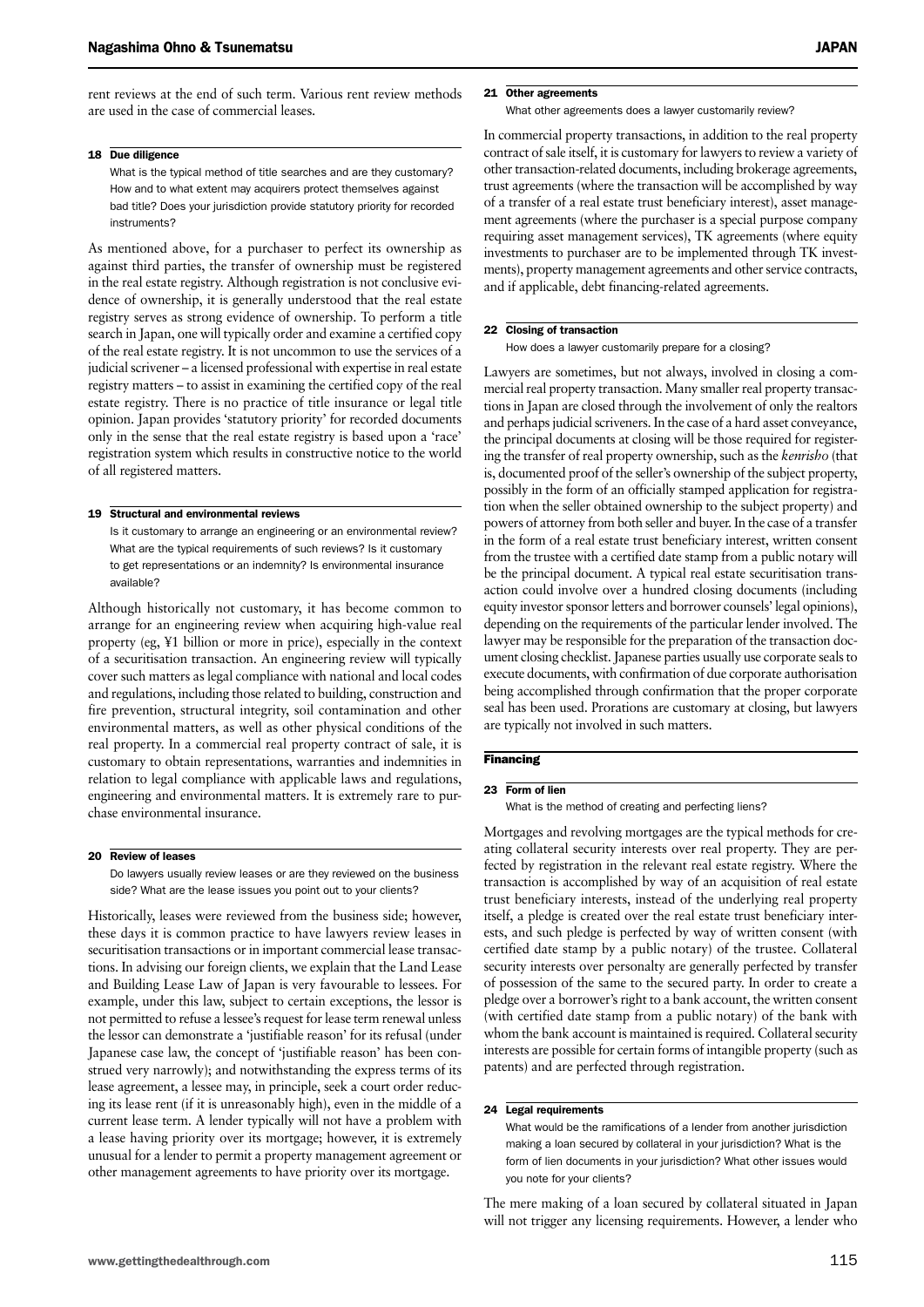repeatedly makes loans to residents of Japan may be found to be engaging in the business of money-lending and thus, be required to register as a professional money-lender.

A mortgage or the revolving mortgage is usually granted by execution of an agreement between the lender and the borrower (who is the owner of the real property to be mortgaged). Initial registration of a mortgage or a revolving mortgage is subject to a substantial registration tax (basically 0.4 per cent of the amount of a secured loan in the case of a mortgage, or of the maximum amount of loan secured in the case of a revolving mortgage). A mortgage is typically assignable without the consent of the mortgagor or any other mortgagees, and a revolving mortgage is typically assignable with the consent of the mortgagor, but without the need for consent from any other mortgagees. The registration tax rate for the transfer of a registered mortgage or revolving mortgage will usually be 0.2 per cent (as compared with the 0.4 per cent rate in the case of an initial mortgage registration).

#### 25 Loan interest rates

How are interest rates on commercial and high-value property loans commonly set? What rate of interest is unreasonably high in your jurisdiction and what are the consequences if a loan exceeds the reasonable rate?

Reference to TIBOR (Tokyo Interbank Offered Rate) or LIBOR to determine a floating rate loan's interest rate is common. Interest rates established as a spread amount over LIBOR, Euribor, TIBOR or central bank interest rate indexes are basically enforceable in Japan. However, interest rates over 15 per cent per year (where the principal amount of the loan is ¥1 million or more) are not enforceable. If a loan's interest rate exceeds 109.5 per cent (20 or 29.2 per cent in the case of a professional money-lender) per year, the lender will be subject to criminal sanction. Fees are generally considered a part of the interest, except for costs incurred in connection with the execution of a loan agreement and a loan repayment.

#### 26 Default and enforcement

How are remedies against a debtor in default enforced in your jurisdiction? Is one action sufficient to realise all types of collateral? What is the time frame for foreclosure and in what circumstances can a lender bring a foreclosure proceeding?

Enforcement of a debtor's obligations under a loan agreement can be made through judicial proceedings. In the case of a mortgage or revolving mortgage, the loan collateral can be foreclosed upon through judicial proceedings. The loan agreement will typically specify what constitutes a 'foreclosure event', with default of a material loan agreement obligation typically serving as an event of default, and then grounds for loan acceleration and foreclosure. Although there will be some amount of variation from case to case, typically it will take from several months to more than a year to complete a mortgage or revolving mortgage foreclosure. A separate foreclosure action will have to be brought to realise on each type of collateral. Japan does not have a concept similar to the one-action rule.

#### 27 Protection of collateral

What actions can a lender take to protect its collateral until it has possession of the property?

By obtaining a judicial order for attachment of rents, the mortgagee may require that the tenants of the mortgaged property pay their rents over to the mortgagee. Such an attachment order can be sought even before commencement of the foreclosure proceedings. Once a written order for commencement of auction (the initial step in a typical foreclosure proceeding in Japan) has been issued by the court and served on the mortgagor, the mortgagor will be prohibited from transferring ownership to the mortgaged property. In certain cases,

the court may order a court enforcement official to take possession of the mortgaged property; however, it is quite unusual for a court to do so.

#### 28 Recourse

May security documents provide for recourse to all of the assets of the borrower? Is recourse typically limited to the collateral and does that have significance in a bankruptcy filing?

Unless otherwise provided in the loan agreement, a lender will have recourse against all of the assets of the borrower. Recourse loan agreements are typical. There is basically no difference between recourse and non-recourse security arrangements in a bankruptcy filing.

#### 29 Cash management systems

Is it typical to require a cash management system and do lenders typically take reserves?

In the case of a non-recourse loan to a special purpose company, it is typical to require that a cash management system be established pursuant to which the borrower must establish and maintain reserves for various purposes (such as reserves for future interest payments, tax payments, repair and maintenance costs). It is relatively rare to require cash management systems and reserves for other types of loans.

#### 30 Credit enhancements

What other types of credit enhancements are common? What about forms of guarantee?

With the exception of payment guarantees, it is relatively rare for a lender to obtain credit enhancements beyond mortgages and other security agreements mentioned in the answers above. Letters of credit and holdbacks are not common in Japanese loan transactions. On occasion, the equity sponsor to a special purpose company receiving a non-recourse loan will provide a recourse carve-back guarantee letter (a 'sponsor letter') to the lender. Such recourse carve-back guarantee letters are generally considered as enforceable. Use of completion guarantees in development transactions is relatively rare.

#### 31 Loan covenants

What covenants are commonly required by the lender in loan documents? What is the difference depending on asset classes?

In the case of a non-recourse loan, it is common to incorporate a set of covenants aimed at protecting the lender. Such covenants may include borrower's obligation to maintain its bankruptcy remoteness status, to effect loan repayments through a pre-designated cash flow waterfall, and to refrain from taking on additional debt or selling or otherwise disposing of the lender's collateral. Covenants in a recourse loan arrangement (typically corporate loans) are much more limited in scope and number. Covenants in loan documents are not generally different depending on asset classes.

#### 32 Financial covenants

What are typical financial covenants required by lenders?

In the case of a non-recourse loan, it is common to incorporate a set of financial covenants, including loan-to-value ratio and debt service coverage ratio covenants. To effect such financial covenants, it is common to require that the borrower submit financial reports and update collateral appraisal reports periodically. It is also common to impose such obligations upon the borrower in the event of default or acceleration. The above-mentioned financial covenants are relatively rare in a recourse loan.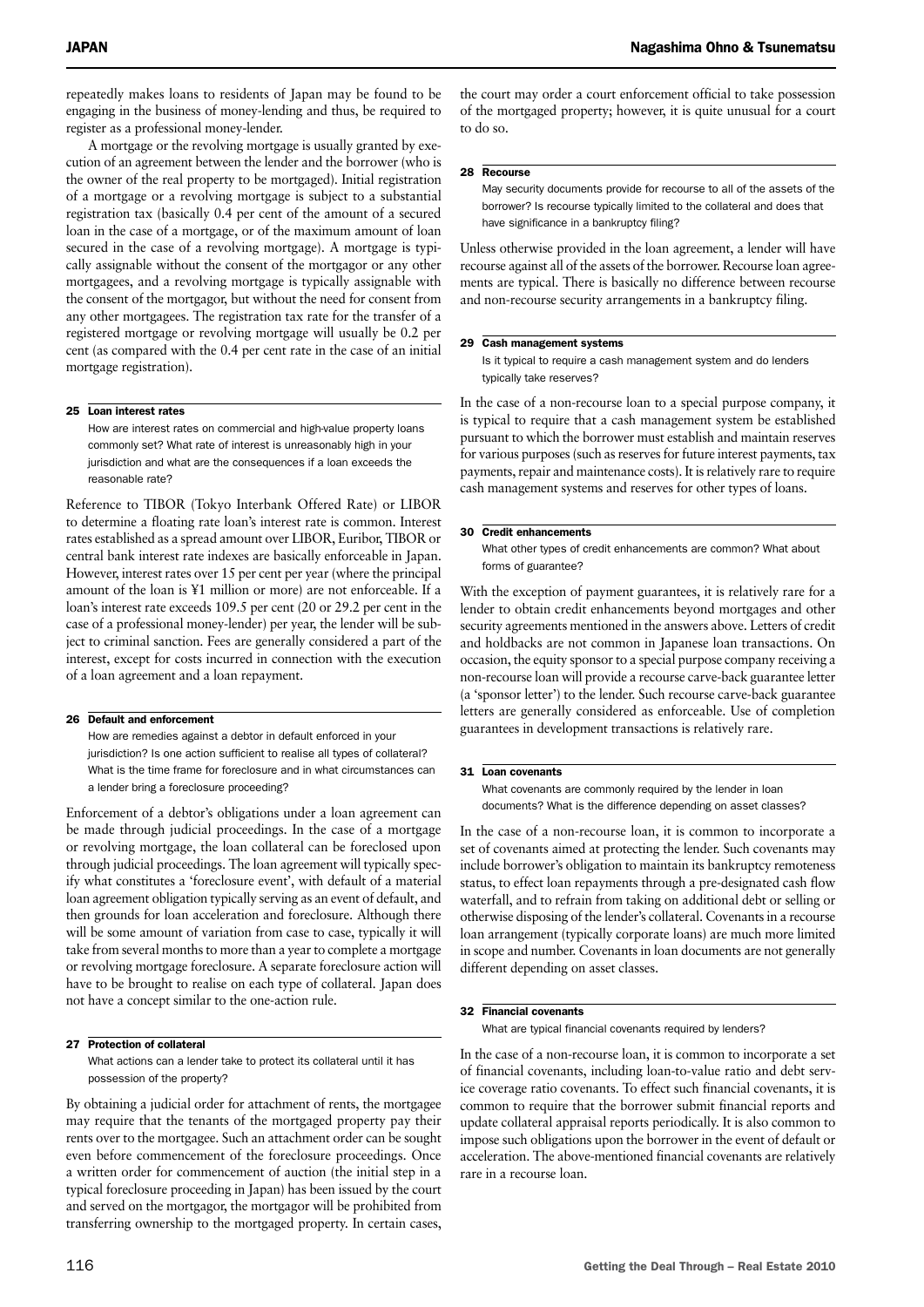#### Update and trends

As a result of the subprime loan problems in the US and the reluctance of Japanese banks to increase or maintain their real estate financing exposure, starting from around March 2008, the Japanese real estate market has experienced very difficult times and there have been a number of bankruptcies by real estate companies. Until recently, Japanese courts did not permit debtor-in-possession arrangements in corporate reorganisation proceedings, one of the bankruptcy proceeding forms available in Japan, in which the priority of the claims of secured creditors over those of the general creditors can be changed. Recently, however, Japanese courts have changed their practice and permitted debtor-in-possession arrangements for corporate reorganisation proceedings, and such new practice has been utilised by Japanese companies. Recently, the Japanese Financial Services Agency has appeared to be providing unofficial

#### 33 Bankruptcy

Briefly describe the bankruptcy system in your jurisdiction.

There are several types of bankruptcy-related proceedings in Japan. Bankruptcy proceedings can be commenced either voluntarily or involuntarily. Although there is no automatic stay upon the filing of an application for bankruptcy in Japan, upon such filing, the bankruptcy court will normally issue a preliminary court order staying execution against the assets of the bankrupt borrower. Thereafter, once a bankruptcy proceeding has officially commenced, a stay against such execution will come into effect. Except in the case of a corporate reorganisation proceeding, one of the bankruptcy proceeding forms available in Japan, the secured creditor will basically have priority over the general creditors of the bankruptcy estate. In certain cases, especially those under a corporate reorganisation proceeding, valuation proceedings will be required. In general, a secured lender is not entitled to collect rents from its collateral during the bankruptcy proceedings. As a result of the subprime loan issues in the US and Japanese banks' reluctance to increase their real estate financing exposure, starting from around March 2008, a number of Japanese real estate developers have gone bankrupt because they have not been able to sell their developed projects to US-based real estate investors and funds and Japanese banks refused rollover of such developers' existing loans. Accordingly, knowledge of bankruptcy laws and proceedings has become increasingly important for real estate transactions in Japan.

guidance to Japanese banks to the effect that banks should not unreasonably refuse to roll over their real estate loans and financing, especially in the case of listed J-REITs. In addition, a real estate market stabilisation fund (the '*kan-min* fund') has recently been established by a nationally owned bank, Japanese banks, real estate companies and others to provide, among other things, necessary real estate financing to J-REITs, so that these J-REITs can repay their corporate bonds upon maturity. Based on these recent trends, J-REITs and other real estate market participants appear to be in a slightly better position in their negotiations regarding rollover financing from their lenders, as compared to their situation in the fourth quarter of 2008 and the first quarter of 2009. In addition, several acquisitions of real estate asset managers and other real estate players in Japan have been reported recently.

#### 34 Secured assets

What are the requirements for creation and perfection of a security interest in non-real property assets? Is a 'control' agreement necessary to perfect a security interest and, if so, what is required?

Typically, mortgages or revolving mortgages over real properties in case of hard asset financing transactions, and pledges over real property trust beneficiary interests in the case of trust beneficiary interest, serve as the key security interests for lenders. In addition to these key collateral, sometimes security interests in non-real property assets, such as pledges over the rights under casualty insurance insuring the target building, the borrower's bank accounts, shares in the borrower and the borrower's rights against other transaction-related parties (such as asset managers and property managers), as well as limited recourse agreements from the equity sponsors of the borrower, are also provided to the lender. Although not legally required, these additional security interests are usually granted by way of written agreement. Perfection of such pledges are typically accomplished by consent (with certified date by a public notary) from the relevant obligee (eg, insurance companies, banks, or such other transactionrelated parties). A pledge over the shares in the borrower is basically perfected via the borrower's consent (with certified date by a public notary), consents from all of the borrower's shareholders or by registration in the borrower's shareholders' registry. A sponsor's limited recourse agreement is typically provided by way of a sponsor letter submitted by the sponsor. The scope of a sponsor's limited recourse agreement is usually limited to indemnification of only the 'bad boy acts' of the borrower.

# NAGASHIMA OHNO & TSUNEMATSU

Kioicho Building **Tel: +81 3 3288 7000** 3-12, Kioicho, Chiyoda-ku Fax: +81 3 5213 7800 Tokyo 102-0094 **WWW.noandt.com** Japan

### Kenji Utsumi **Kenji Utsumi@noandt.com** Hiroto Inoue **hiroto\_inoue@noandt.com**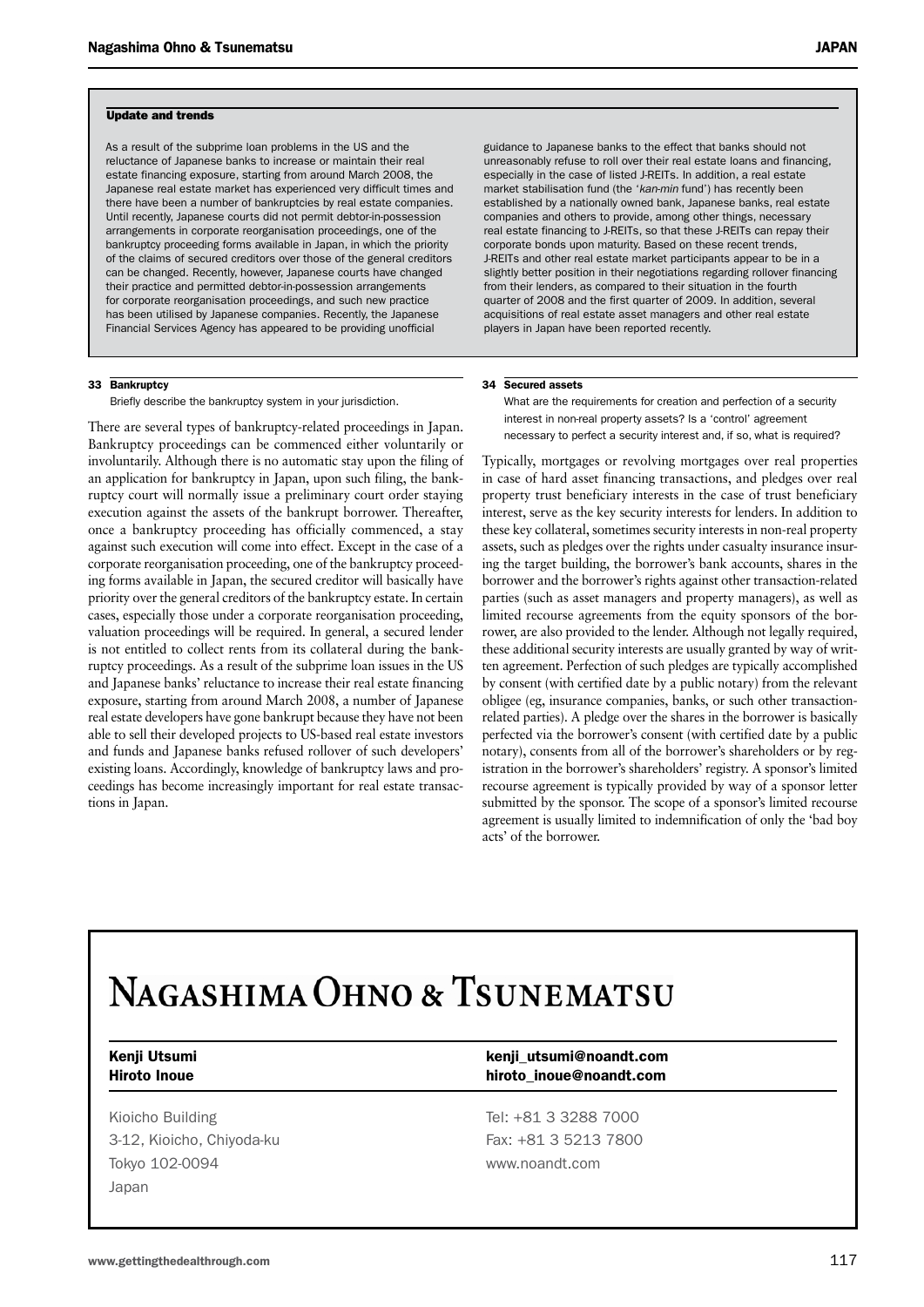## 35 Single purpose entity (SPE)

Do lenders require that each borrower be an SPE? What are the requirements to create and maintain an SPE? Is there a concept of an independent director of SPEs and, if so, what is the purpose? If the independent director is in place to prevent a bankruptcy filing, has the concept been upheld?

In the case of a non-recourse loan, the lender will usually require that a borrower is an SPE. For this purpose, a limited liability company incorporated under the Companies Act, or a TMK, is typically used. Incorporation of these companies is neither difficult nor materially different from incorporation of the more standard forms of companies. However, in the case of a TMK, an asset liquidation plan must be submitted to the relevant local office of the Financial Services Agency. To achieve remoteness from influence of a bankrupt equity sponsor and asset manager, the non-recourse lender will commonly require the appointment of an independent director as well as an independent shareholder for the SPE. It is quite common for the non-recourse lender to require the independent director to submit a non-petition letter for the purpose of trying to preclude a bankruptcy filing; however, the enforceability of such a non-petition letter is arguable and has not been judicially tested in Japan.